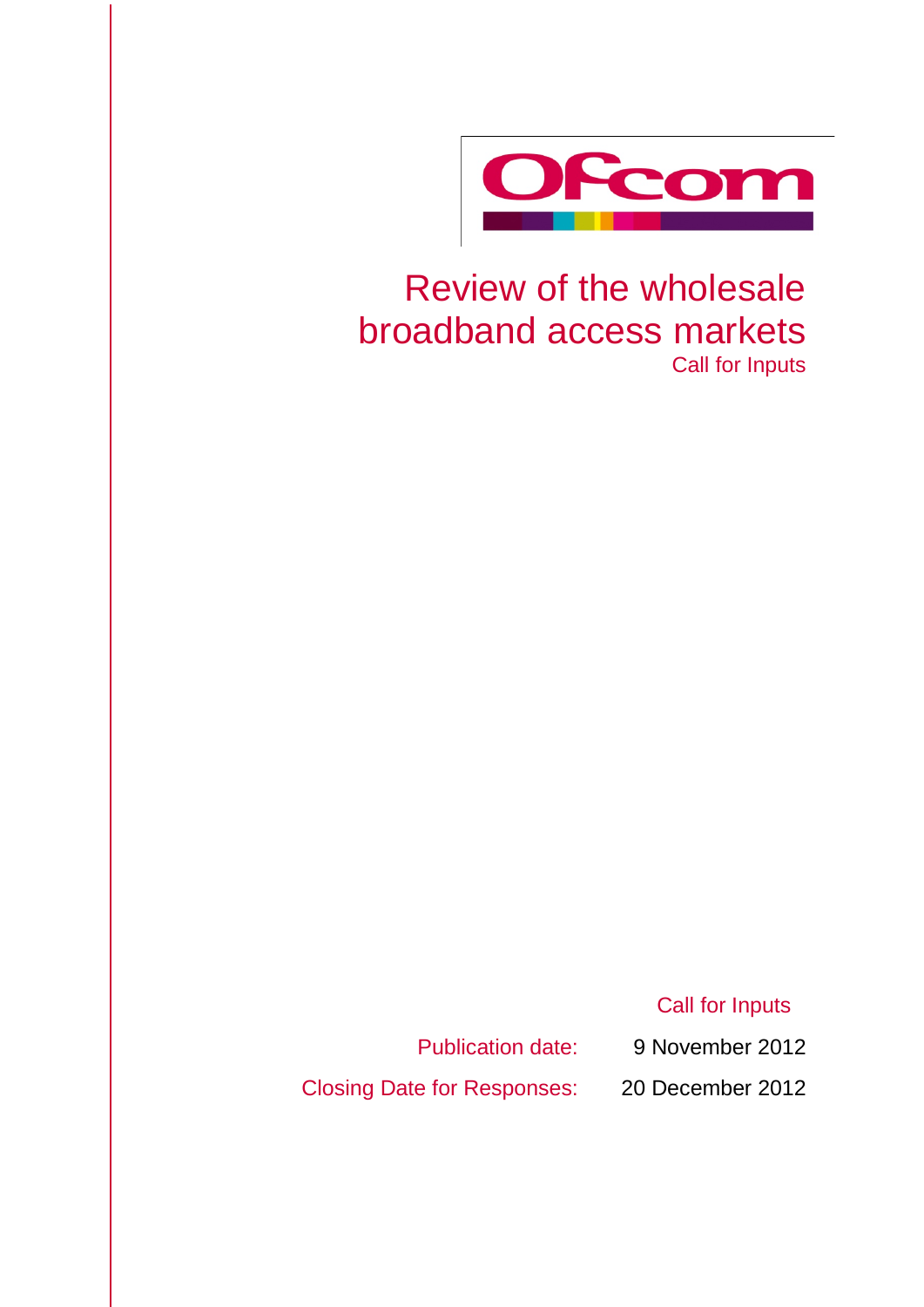# **Contents**

| <b>Section</b> |                                                  | Page |
|----------------|--------------------------------------------------|------|
| 1              | Review of the wholesale broadband access markets |      |
| Annex          |                                                  | Page |
| 1              | Responding to this Call for Inputs               | 9    |
| 2              | Ofcom's consultation principles                  | 11   |
| 3              | Consultation response cover sheet                | 12   |
| 4              | Consultation questions                           | 14   |
| 5              | Links to relevant documents                      | 16   |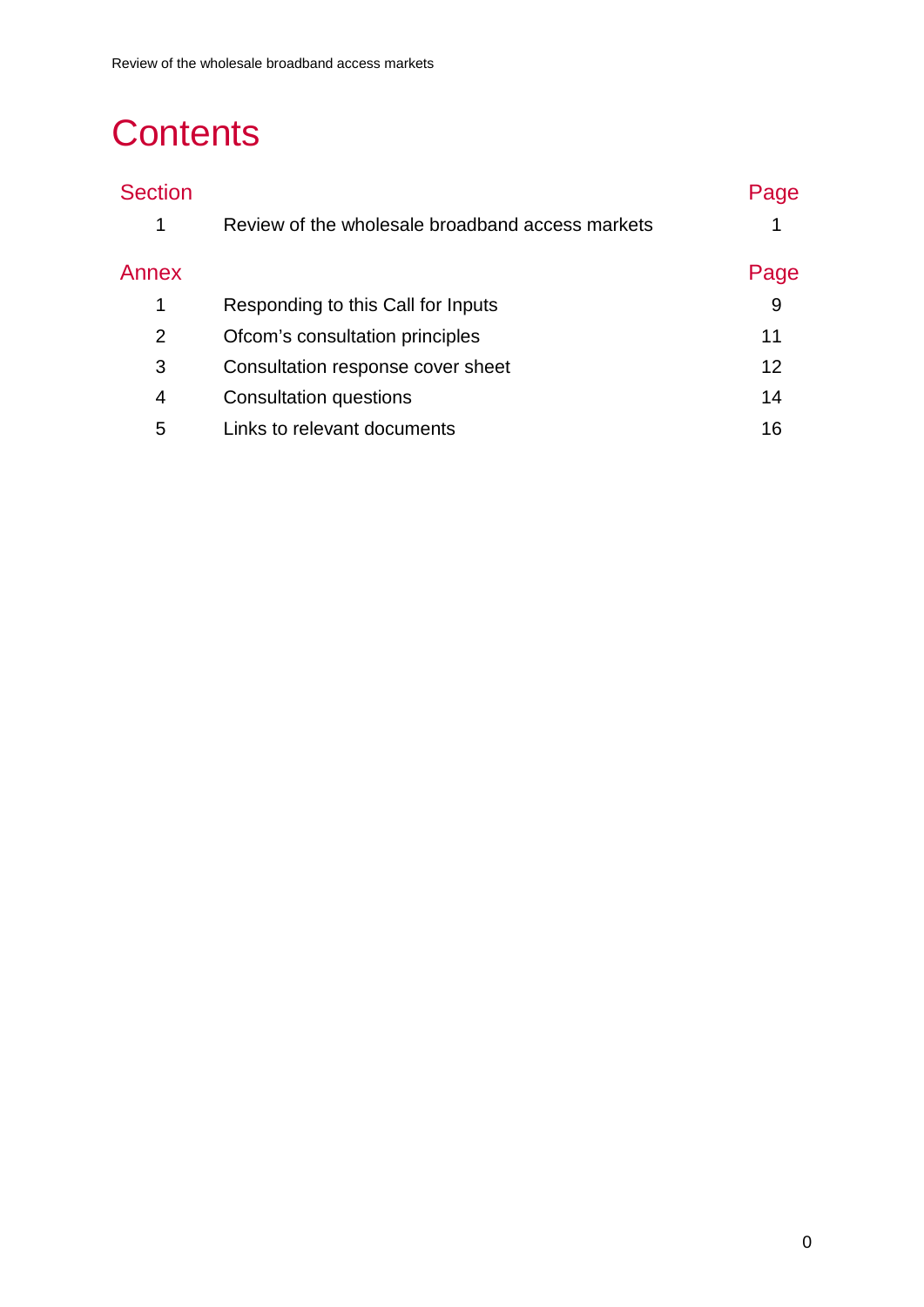## **Section 1**

# <span id="page-2-0"></span>Review of the wholesale broadband access markets

## **Introduction**

- [1](#page-2-1).1 Under the common European regulatory framework for electronic communications<sup>1</sup>, Ofcom is required to carry out periodic reviews of electronic communications markets in the UK<sup>[2](#page-2-2)</sup>, including the markets for wholesale broadband access ('WBA').
- 1.2 Our last review of the WBA markets concluded in a statement in December 2010 on market definition, market power determinations and remedies in which we imposed certain regulatory obligations on BT plc (BT) and KCOM plc (KCOM) in those markets where they were found to have SMP (the '2010 WBA Statement')<sup>[3](#page-2-3)</sup> and a further statement in July 2011 setting a charge control on BT (the '2011 WBA CC Statement')<sup>[4](#page-2-4)</sup>. That review covered the period from March 2010 to March 2014. We are now commencing a new market review to examine competitive conditions in the supply of WBA services in the UK, which will cover the period from April 2014 to March 2017 (the 'Review').
- 1.3 This Call for Inputs seeks stakeholders' views on key issues for the Review before we start our substantive analysis of competitive conditions in the WBA markets. The Call for Inputs will run in parallel with information requests under section 135 of the Communications Act 2003 (the 'Act'), which we plan to issue later this month and which we will rely on to gather information for the purposes of the Review.
- 1.4 The Review will:
	- identify the relevant WBA products and services and the appropriate geographic areas within which those products and services should be considered so as to define the relevant economic markets for our analysis; then
	- examine each of those markets in order to determine whether each market is prospectively competitive and whether any undertaking has significant market power ('SMP'); and
	- finally, if we consider that one or more operators has SMP in the relevant market(s), we will consider whether it is appropriate to impose (or maintain) regulatory remedies on those operators.

<span id="page-2-1"></span>Directive 2002/21/EC of the European Parliament and of the Council of 7 March 2002 on a common regulatory framework for electronic communications networks and services ('Framework Directive'), as amended by Directive 2009/140/EC and Regulation 544/2009, together with the 'Specific Directives' as referred to and defined therein.

<span id="page-2-2"></span><sup>&</sup>lt;sup>2</sup> Article 16 Framework Directive.

<span id="page-2-3"></span><sup>&</sup>lt;sup>3</sup> Review of the wholesale broadband access markets: Statement on market definition, market power determinations and remedies, 3 December 2010

<span id="page-2-4"></span><http://stakeholders.ofcom.org.uk/binaries/consultations/wba/statement/wbastatement.pdf> <sup>4</sup> WBA Charge Control: Charge control framework for WBA Market 1 services, 20 July 2011 <http://stakeholders.ofcom.org.uk/binaries/consultations/823069/statement/statement.pdf>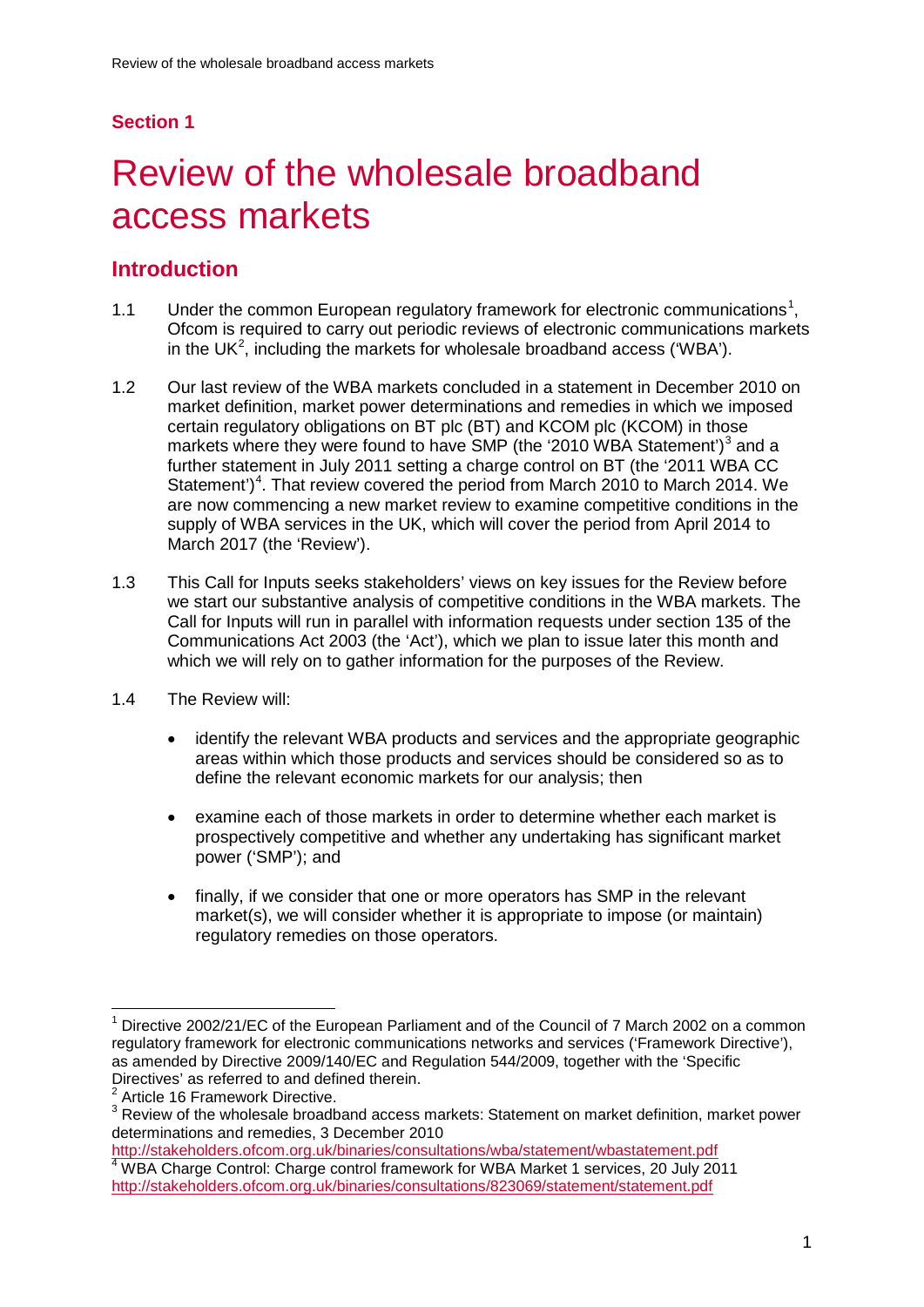- 1.5 As in the last WBA review, in formulating our approach to market definition and SMP we will take due account of the European Commission's Recommendation on relevant product and service markets (the 'Recommendation')<sup>[5](#page-3-0)</sup> and SMP Guidelines<sup>[6](#page-3-1)</sup>. The WBA market corresponds to EC Market 5 in the Annex to the Recommendation, which defines the WBA market as comprising "non-physical or virtual network access including 'bit-stream' access at a fixed location."
- 1.6 We would like to gather stakeholders' views on:
	- how we might define the relevant markets and assess SMP, particularly in light of any market developments since our last market review;
	- with respect to the existing remedies, stakeholders' experience of regulated WBA services, market entry and competition in the relevant markets;
	- whether and how these markets have changed since the last market review was completed, both from the perspective of stakeholders and the perspective of their customers; and
	- any relevant issues outside the proposed scope of our review that stakeholders consider we should include.
- 1.7 We seek responses to this Call for Inputs **by 5pm on 20 December 2012**.

# **Policy objectives**

- 1.8 In carrying out market reviews, Ofcom must give effect to the European and national legal and regulatory framework for electronic communications markets, in particular, the policy objectives and regulatory principles in Article 8 of the Framework Directive which are reflected in our legal duties set out in Sections 3 and 4 of the Act which includes our principal duty in carrying out our functions:
	- to further the interests of citizens in relation to communications matters; and
	- to further the interests of consumers in relevant markets, where appropriate by promoting competition.

### **Proposed approach for this review**

- 1.9 The purpose of the Review is to consider the state of competition in the WBA markets in the UK to determine whether those markets are effectively competitive.
- 1.10 We have undertaken significant analysis of these markets on previous occasions. Since we last reviewed these markets, the common European regulatory framework for electronic communications was amended to require market reviews ordinarily to be undertaken every three years. In light of this, we intend to adopt an approach

<span id="page-3-0"></span><sup>&</sup>lt;sup>5</sup> Commission Recommendation of 17 December 2007 on relevant product and service markets within the electronic communications sector susceptible to ex ante regulation in accordance with Directive 2002/21/EC of the European Parliament and of the Council on a common regulatory framework for electronic communications networks and services (2007/879/EC), OJ L344, 28.12.2007, p.65:<br>http://eur-lex.europa.eu/LexUriServ/site/en/oj/2007/l 344/l 34420071228en00650069.pdf

<span id="page-3-1"></span>http://eur.europa.europa.europa.europa.europa.europa.europa.europa.europa.europa.europa.europa.europa.europa.e<br><sup>6</sup> Commission guidelines on market analysis and the assessment of significant market power under the Community regulatory framework for electronic communications networks and services (2002/C 165/03).<http://eur-lex.europa.eu/LexUriServ/LexUriServ.do?uri=OJ:C:2002:165:0006:0031:EN:PDF>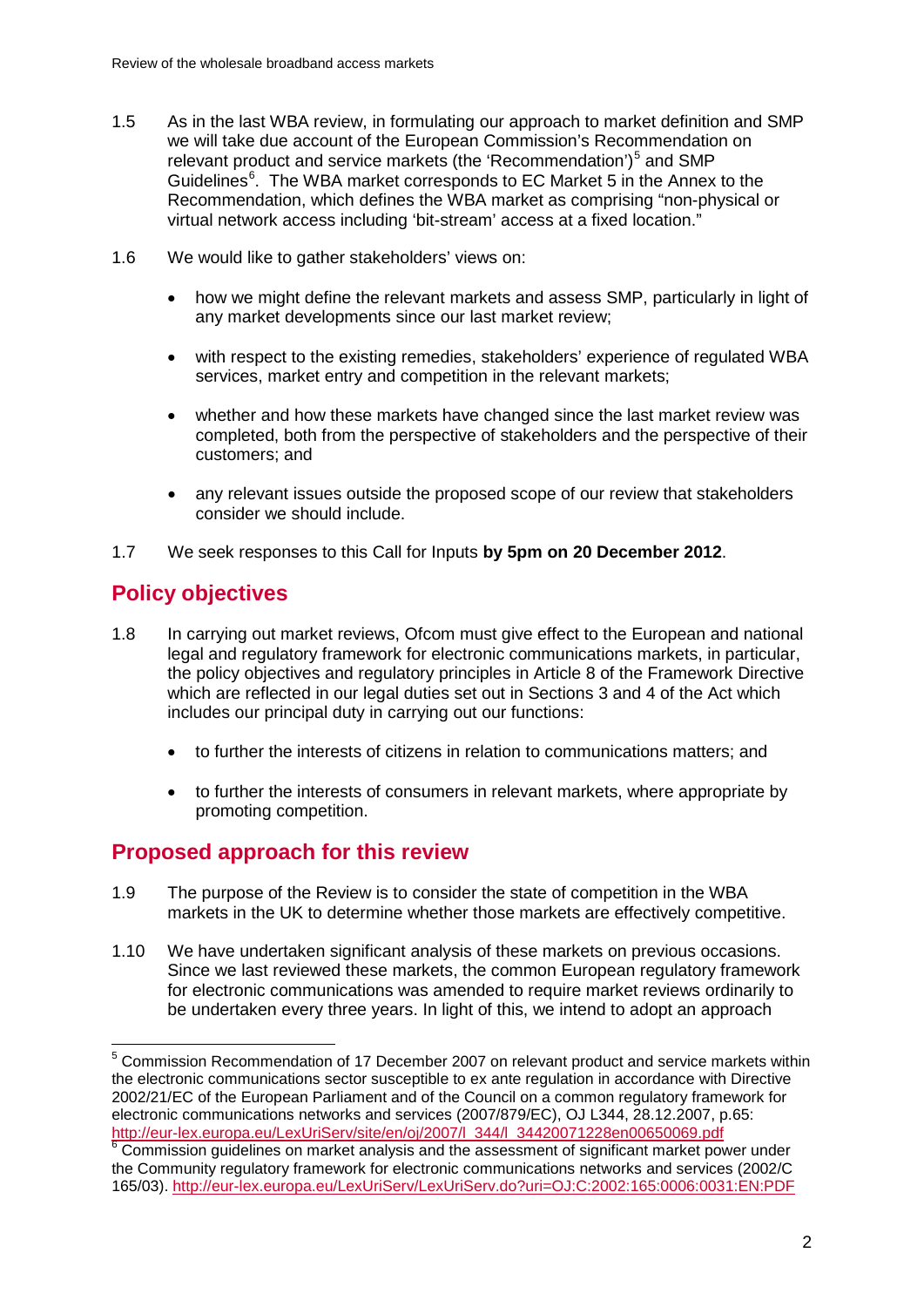which will involve us taking our previous analysis as a starting point for these reviews and to concentrate our subsequent analysis on developments in the markets and areas of particular stakeholder concern.

- 1.11 We are therefore seeking stakeholders' views, together with reasons for those views, on the key issues that relate to the scope of this review in the areas of; market definition, SMP findings and remedies. We are particularly interested in stakeholders' views on the extent to which the analysis which formed the basis of our 2010 WBA Statement and 2011 WBA CC Statement remains appropriate and/or where stakeholders think we should change our position. This will inform the extent to which significant further analysis is needed in light of market developments in this review. Where the available evidence indicates that there have been no significant developments, we would expect to refresh our previous analysis, in particular by updating the key evidence relied on in our last review. Conversely, where evidence suggests more material developments, we would expect to conduct a more detailed analysis. Stakeholders are therefore asked to provide reasons to support their views.
- 1.12 All of the views expressed in this document are preliminary and to be tested against market evidence. For example, where we seek your views on the approach to be taken to particular remedies, this should not be seen as prejudicing any SMP assessment. Before coming to any decisions about the regulation that will apply after March 2014 we will be setting out detailed proposals in a consultation document, which we expect to publish in May 2013.

# **Related work**

- 1.13 We are also issuing today a Call for Inputs in respect of our fixed access market reviews of the wholesale local access (WLA), wholesale fixed analogue exchange lines (WFAEL), ISDN2 and ISDN 30 markets and certain additional markets in Hull<sup>[7](#page-4-0)</sup>. Those market reviews will include consideration of whether the current remedies in respect of local loop unbundling (LLU) and wholesale line rental (WLR) products in the WLA and WFAEL markets continue to be appropriate.
- 1.14 The fixed access markets are upstream of the WBA market under consideration in this Review. The Commission's framework for market reviews requires the adoption of a 'modified greenfield' approach<sup>[8](#page-4-1)</sup>. This means that the market analysis should be carried out on the basis that existing SMP remedies in the WBA market, or in downstream markets, do not apply. SMP remedies in the upstream fixed access markets, however, do need to be taken into account in the WBA market analysis.
- 1.15 As these two reviews are closely connected, the responses to this Call for Inputs may be used as an input to our fixed access market reviews and this Review may also draw on the responses to the fixed access market Call for Inputs, where appropriate.

# **Market definition**

1.16 Market definition is necessary so that we can assess whether WBA services markets are effectively competitive or whether there is a requirement to impose ex-ante

<span id="page-4-0"></span> <sup>7</sup> <http://stakeholders.ofcom.org.uk/consultations/fixed-access-markets/>

<span id="page-4-1"></span><sup>&</sup>lt;sup>8</sup> See the European Commission's explanatory note accompanying the Recommendation on Relevant Product and Service Markets within the electronic communications sector susceptible to ex ante regulation in accordance with the Framework Directive:

[http://ec.europa.eu/information\\_society/policy/ecomm/doc/library/proposals/sec2007\\_1483\\_final.pdf](http://ec.europa.eu/information_society/policy/ecomm/doc/library/proposals/sec2007_1483_final.pdf)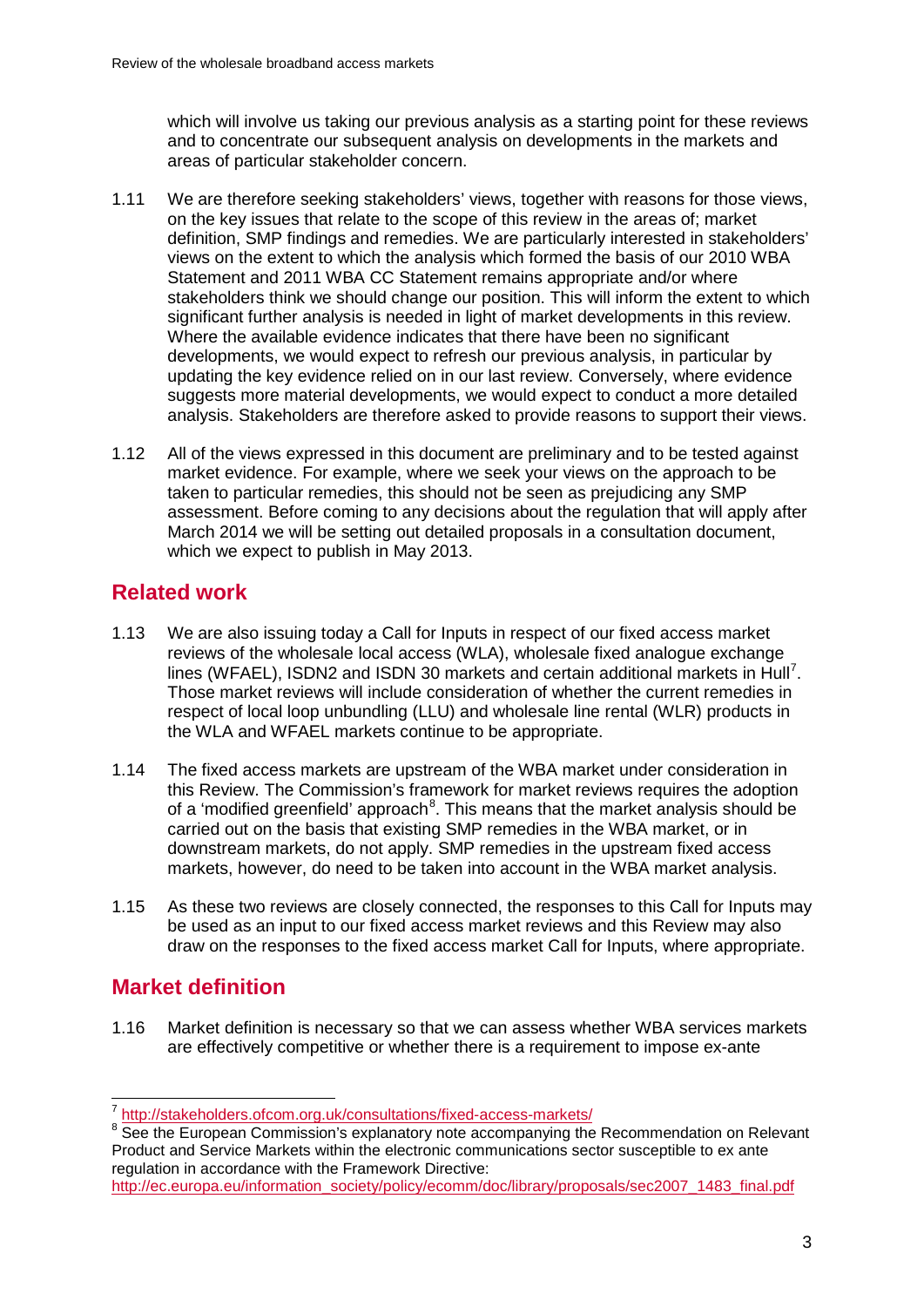regulation. As a first step in our analysis, we need to consider which products and services fall within the markets for WBA.

#### **Product market definition**

#### Our position in the 2010 WBA Statement

- 1.17 The WBA markets relate to the supply of WBA services by communications providers ('CPs'), both for their own internal use and to each other. WBA services are one of the key building blocks in the supply of retail broadband products to consumers. Competition in retail broadband services depends on effective competition at the wholesale level (or on appropriate wholesale regulation where there is SMP), and the cost of this service therefore affects the prices that consumers pay for retail services.
- 1.18 In the 2010 WBA Statement we first defined the retail product market in order to inform our analysis of the wholesale markets. We defined the WBA wholesale product market as:

"*Asymmetric broadband access and any backhaul as necessary to allow interconnection with other communications providers which provides an always on capability, allows both voice and data services to be used simultaneously and provides data at speeds greater than a dial up connection. This market includes both business and residential customers.*" [9](#page-5-0)

- 1.19 The WBA wholesale product as market defined in the 2010 WBA Statement includes cable-, LLU- and fibre-based services to both residential and business customers, but excludes narrowband internet access, symmetric broadband access, mobile, fixed wireless and satellite internet access.
- 1.20 We also concluded that current generation broadband services were in the same market as higher speed next generation services.<sup>[10](#page-5-1)</sup> This reflected our view that current generation broadband services provided a constraint on the price of fibrebased products through a chain of substitution. We would like to understand whether any new services are developing which might lead us to a different conclusion in this review.

*Question 1: In light of our proposed approach for this review, have there been any changes since the last market review, or do you see any developments over the period of this review, which affect whether the WBA product market definition used in the last market review is still appropriate? If so, please give reasons.*

#### **Geographic market definition**

#### Our position in the 2010 WBA Statement

- 1.21 In the 2010 WBA Statement, we assessed the appropriate geographic market definition by considering competitive conditions in each of BT's local exchange areas on a forward-look basis. This approach reflected the fact that:
	- LLU is a significant driver of competition in WBA markets;

<span id="page-5-0"></span> <sup>9</sup> 2010 WBA Statement, paragraph 3.193.

<span id="page-5-1"></span><sup>&</sup>lt;sup>10</sup> We defined current generation services to be those offering a maximum theoretical downstream speed of up to 24Mb/s, whereas next generation services offered speeds higher than this.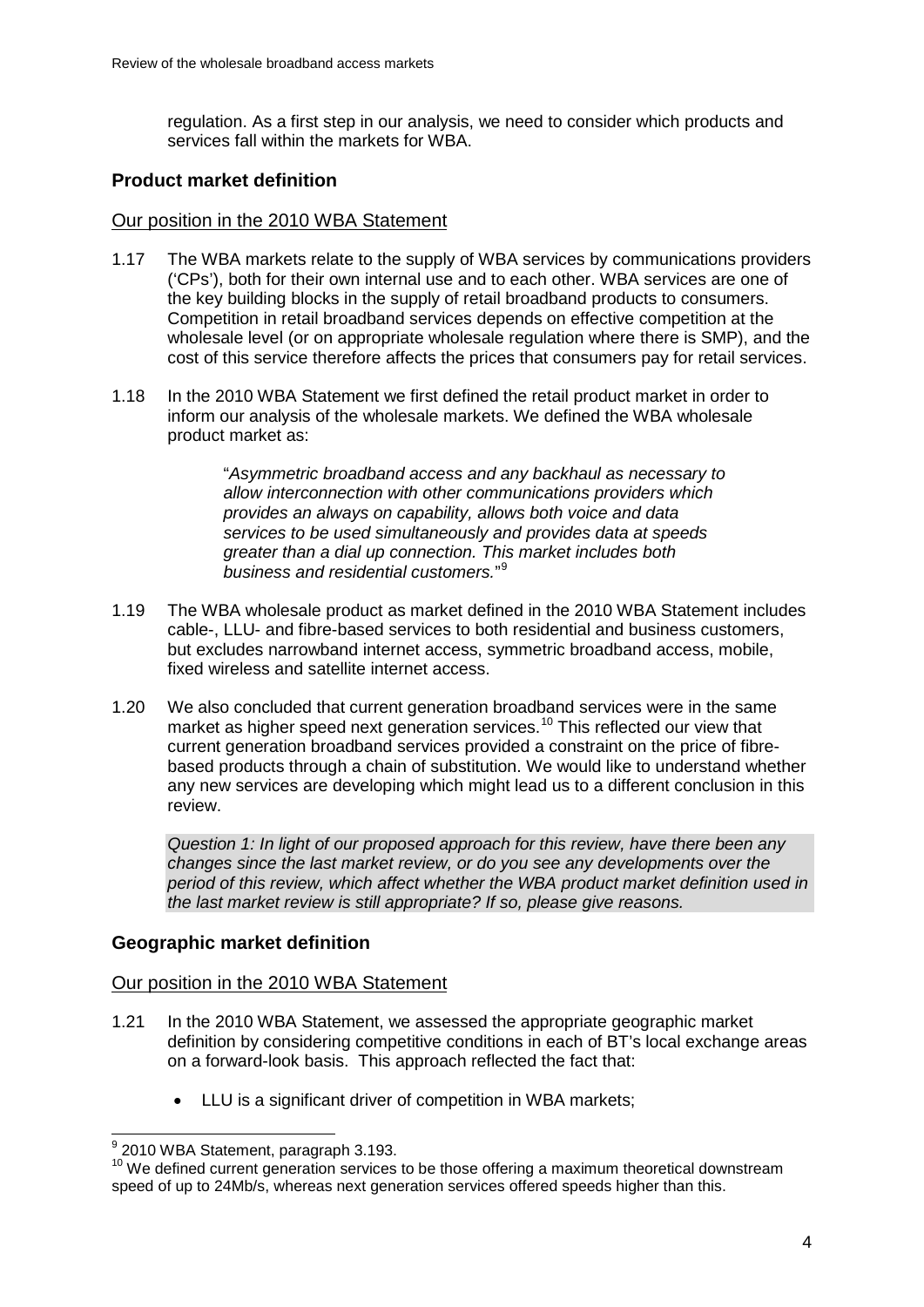- the geographic area in which an LLU operator can compete by unbundling any particular local exchange is determined by the area served by that exchange; and
- BT and LLU operators generally set their local 'de-averaged' prices on a local exchange basis.
- 1.22 We assessed competitive conditions in each local exchange area on the basis of a number of factors including market shares, network coverage and the number of Principal Operators ('POs')<sup>[11](#page-6-0)</sup> present in the local exchange.
- 1.23 We identified three wholesale geographic markets by grouping together those BT local exchanges in which the level of actual or potential competition was such that competitive conditions within each market were sufficiently homogenous. In the 2010 WBA Statement BT's local exchanges were grouped according to the following criteria:
	- Market 1: exchanges where only BT was present or forecast to be present (which, at the time of the 2010 WBA Statement, comprised 11.7 per cent of premises);
	- Market 2: exchanges where two POs were present or forecast and exchanges where three POs were present or forecast but where BT's share was greater than or equal to 50 per cent (10.0 per cent of premises); and
	- Market 3: exchanges where four or more POs were present or forecast and exchanges where three POs were present or forecast but where BT's share was less than 50 per cent (77.6 per cent of premises).
- 1.24 In assessing forecast plans for the purposes of allocating exchanges to Markets 1, 2 and 3 we counted operators as forecast to be present in an exchange only if they had committed plans as at the date of the 2010 WBA Statement to deploy in the specific exchange in question. The BT exchanges which fell within each of these markets were listed in the appendices to the Legal Instrument at Annex 1 to the 2010 WBA Statement.
- 1.25 We also defined a separate, fourth wholesale geographic market for the Hull area, in which KCOM was the only fixed network provider (this market accounted for 0.7 per cent of UK premises).
- 1.26 Since 2010, POs have entered more local exchanges, which may have resulted in greater competition. In the light of this, we are considering whether the criteria we used to identify four separate geographic markets in the 2010 WBA Statement remain appropriate.
- 1.27 In carrying out a market review we are required to take a forward look at how competitive conditions may develop over the period of the review. In our 2010 WBA Statement, we did this by taking into account forecasts of future deployments by POs. However, we are mindful of the fact that roll-out plans provided by POs may include proposed roll-out that does not subsequently occur and, in addition, POs

<span id="page-6-0"></span> $11$  POs were chosen on the basis of their ability to impose a material competitive constraint on BT. The operators classed as POs in the 2010 WBA Statement were BT, Cable & Wireless Worldwide, O2, Sky, TalkTalk and, in those local exchange areas where cable coverage exceeded 65 per cent of delivery points, Virgin Media.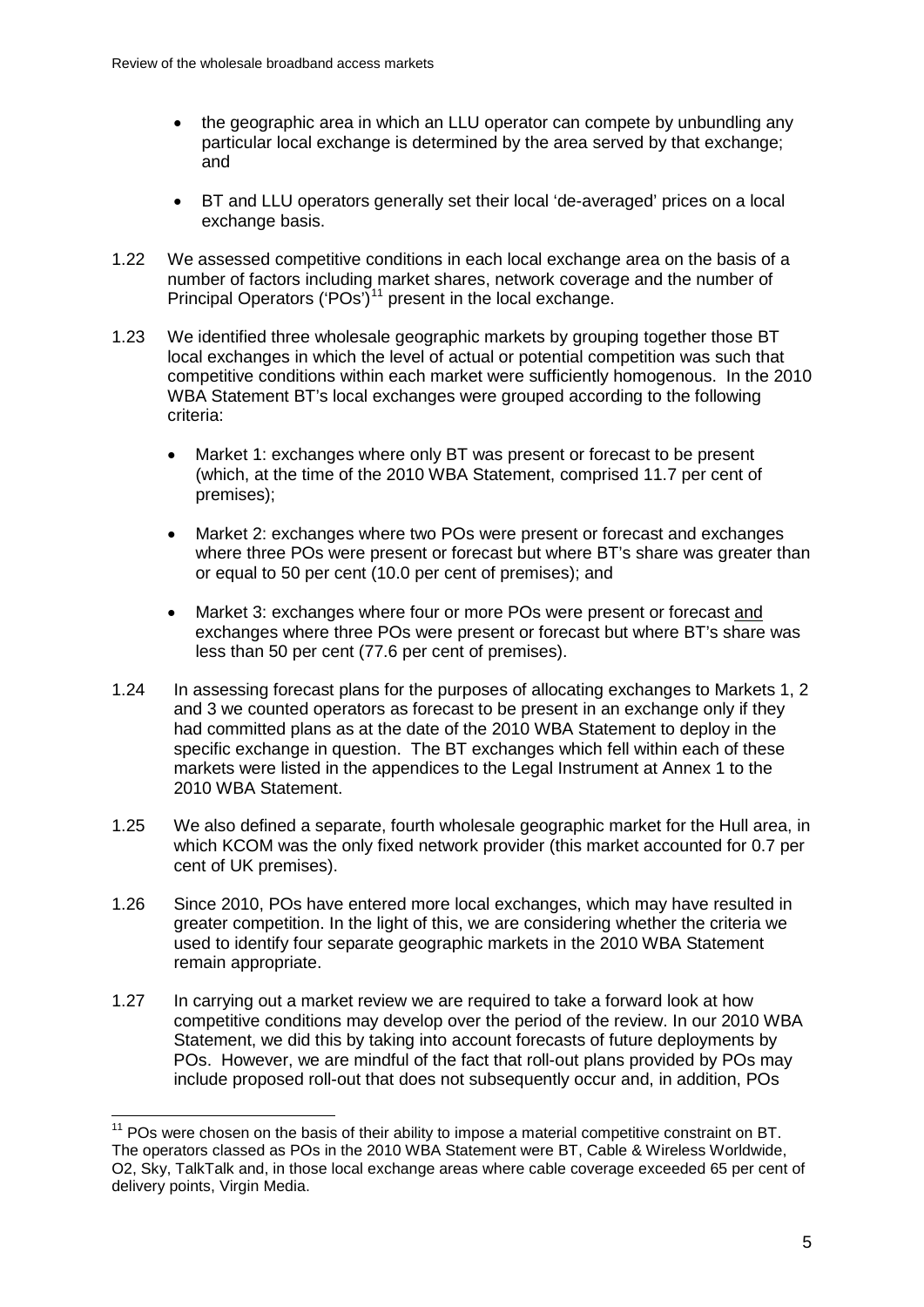may during the period covered by this Review roll-out into exchanges not considered in plans available at the time of our Review. Therefore we are considering whether the approach taken in the last WBA review is the most appropriate way to capture future entry and its impact on competition.

*Question 2: In our 2010 WBA Statement, we defined geographic markets by grouping together local exchanges with sufficiently homogenous competitive conditions, primarily by reference to the number of POs present or forecast to be present in the exchanges. Do you agree that we should follow the same approach in this Review?* 

*Question 3: In the last WBA market review we identified four geographic markets in the UK. Is it still appropriate to identify four geographic markets using the same criteria as in the last market review? Or have there been changes since the last market review, or are any developments foreseen over the period of the next market review, that mean the number of geographic markets or the criteria used to distinguish the geographic markets may have changed? If so, please give reasons for your views.*

*Question 4: What is the most appropriate way to capture changes in competition that may arise from future roll-out by POs? If we continue to use forecast roll-out plans provided by POs, how should we take account of the possibility that such plans may change in the future?* 

#### **SMP assessment**

Our position in the 2010 WBA Statement

- 1.28 In the 2010 WBA Statement our findings on our assessment of the degree of market power in each of the relevant markets we had defined were as follows:
	- BT held a position of SMP in the provision of WBA services in Market 1;
	- BT held a position of SMP in the provision of WBA services in Market 2;
	- No operator held a position of SMP in the provision of WBA services in Market 3; and
	- KCOM held a position of SMP in the provision of WBA services in the Hull area.
- 1.29 We asked above whether stakeholders consider there have been any market developments in the market since the last review that require us to take a different approach to geographic market definition. Given the link between geographic market definition and SMP, we would like to know whether any such developments might impact our SMP analysis.

*Question 5: Have there been any changes since the last market review that would impact our SMP assessment in the WBA markets identified in this Review? If so, please give reasons for your views.*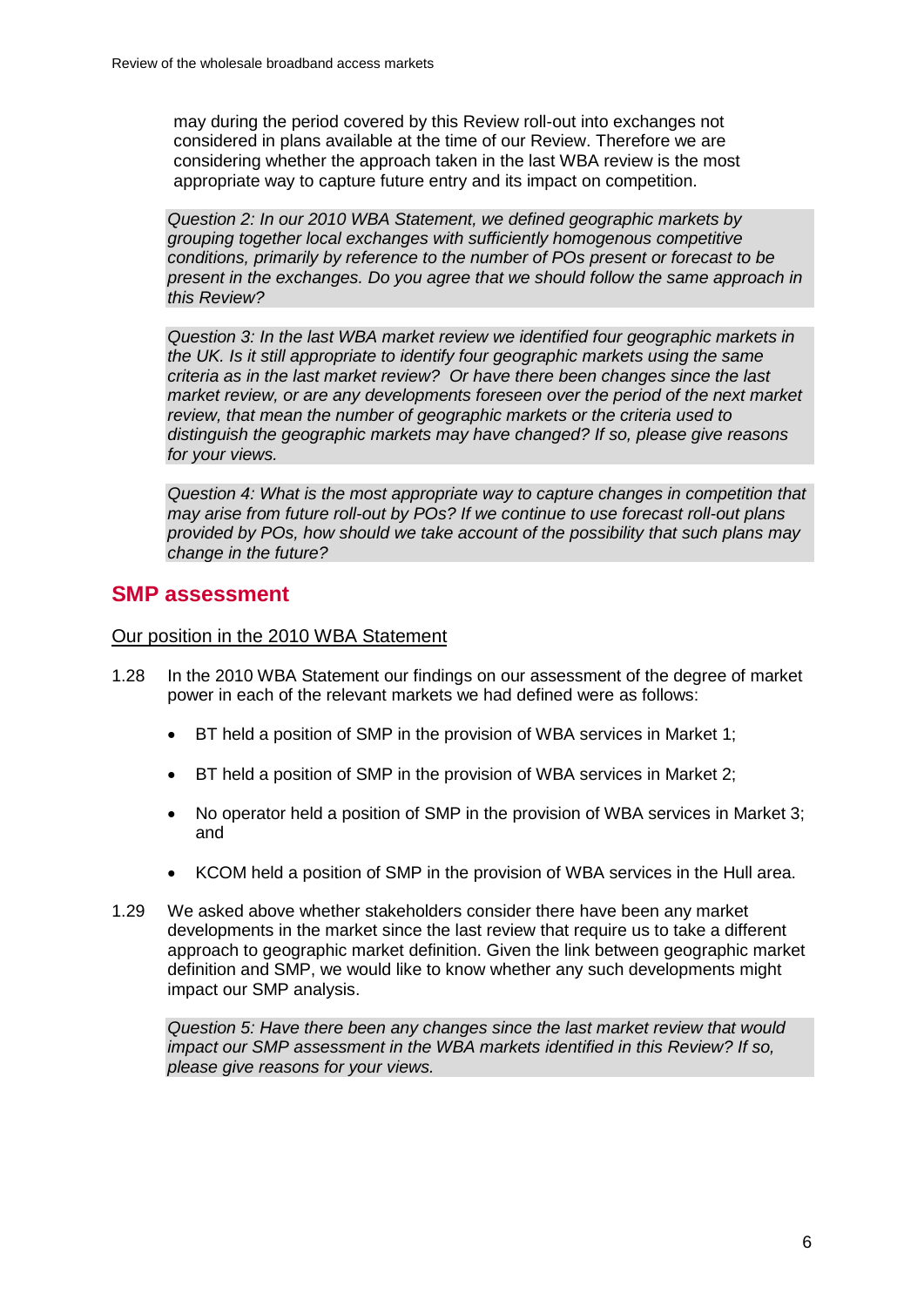# **Remedies**

#### Our position in the 2010 WBA Statement

- 1.30 In the 2010 WBA Statement we found that there was limited prospect of any substantial wholesale competition in **Market 1** (as defined therein) over the forwardlook period covered by the 2010 market review. We therefore imposed general access and non-discrimination obligations on BT. We also imposed obligations requiring BT to publish information that would secure transparency for the services provided in Market 1. In relation to transparency of financial information we decided that BT should be subject to an accounting separation obligation to provide transparency as to the services it provides to external CPs and to its own retail divisions, and a cost accounting obligation to provide transparent cost data.
- 1.31 In addition we decided that BT's services in this market should be based on the costs of provision (i.e. cost orientation), and should be subject to a charge control in order to restrict BT's ability to charge excessive prices to CPs which would ultimately be passed on to consumers. The details of the charge control were considered in a further consultation published in January 2011 and finalised in the 2011 WBA CC Statement published in July 2011 $12$ . This was the first time that we had imposed cost orientation and a charge control in the WBA market. We imposed these obligations in order to ensure that other CPs would have the opportunity to use wholesale products supplied by BT to compete effectively at the retail level.
- 1.32 In **Market 2** we also imposed general access, non-discrimination and transparency obligations, for the same reasons as in Market 1. However, we decided not to impose a charge control. Although we found there was potential for BT to raise its prices to an excessive level, given its market position, we found that there was some wholesale competition and the potential for this to develop further. We therefore decided to impose a cost orientation obligation on BT but did not impose a charge control. As in Market 1, we also decided that BT's services should be subject to accounting separation and cost accounting obligations to provide transparency of financial information.
- 1.33 In the **Hull area** we decided to impose general access, non-discrimination and transparency obligations (including an accounting separation obligation) on KCOM. We considered that a lack of retail competition in the Hull area was demonstrated by the lack of entry into the market by providers other than KCOM. In assessing our approach to remedies, we took into account the absence of roll-out plans of other providers. Our view was that imposing additional wholesale regulation (such as charge controls) would not encourage investment by other providers. We did not impose a cost orientation obligation, a charge control, or a cost accounting obligation.
- 1.34 In this review, if we find SMP in any markets, we will determine what remedies are appropriate to address the competition concerns identified. In addition to potential

<span id="page-8-0"></span> $12$  In the 2011 WBA CC Statement, we imposed a charge control condition on BT in respect of Market 1 as defined in the 2010 WBA Statement. In so doing, we concluded that there had been no material change in Market 1 in the period between the SMP finding in respect of Market 1 in the 2010 WBA Statement and the setting of the charge control condition in the 2011 WBA CC Statement. TalkTalk appealed that decision to the Competition Appeal Tribunal ('CAT'). The CAT dismissed TalkTalk's appeal: see the judgment of the CAT of 10 January 2011 in case 1186/3/3/11 *TalkTalk Telecom Group plc v Ofcom (Wholesale Broadband Access Charge Control)* [2011] CAT 1 at http://www.catribunal.org.uk/files/1.1186\_TalkTalk\_Judgment\_CAT\_1\_100112.pdf\_TalkTalk has appealed the CAT's decision to the Court of Appeal (appeal pending).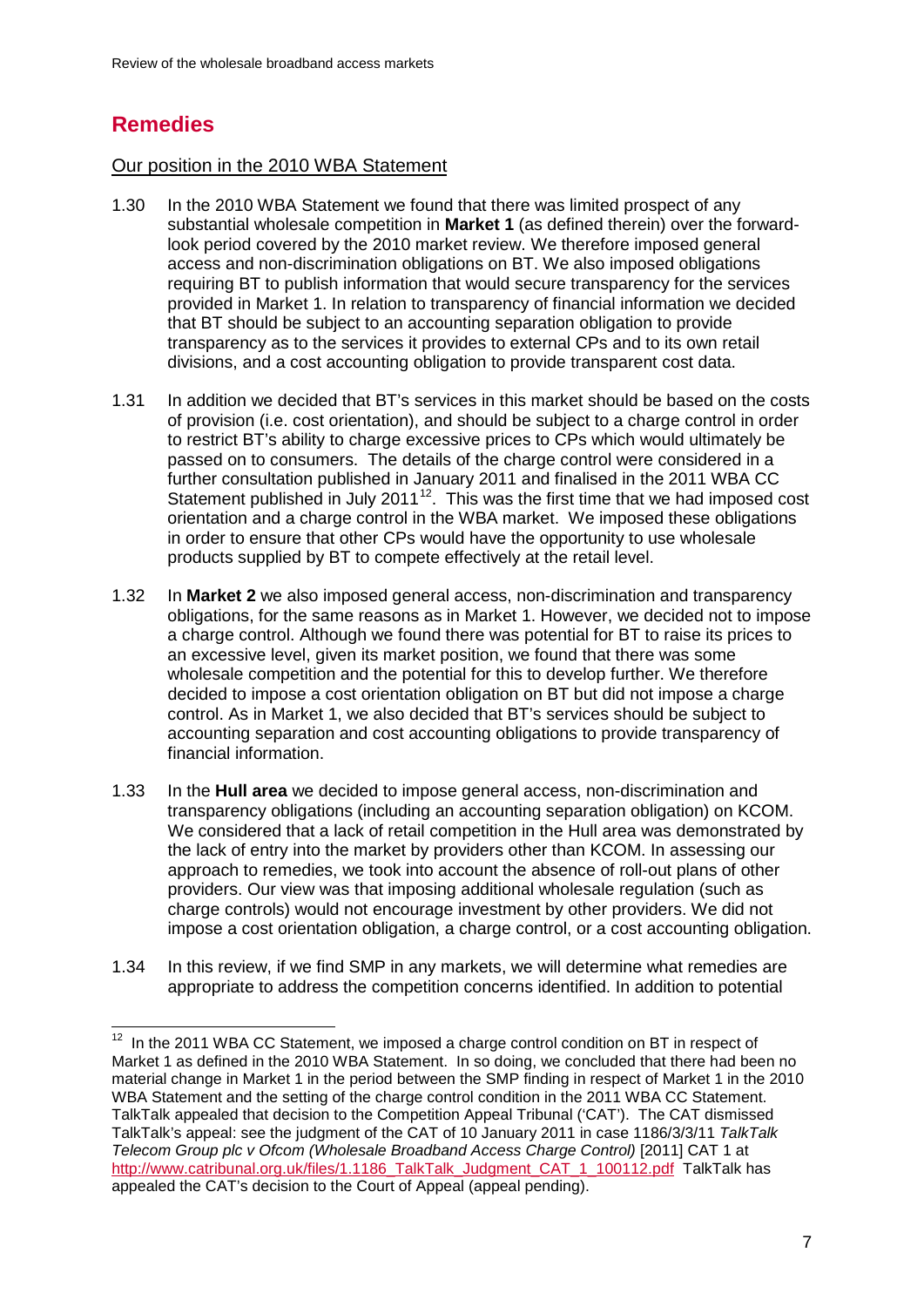access remedies, we may need to consider the appropriateness of different pricing remedies, including:

- Whether a charge control is appropriate:
- Which WBA products should be subject to any charge control we impose;
- If we do impose a charge control, whether a cost orientation obligation should accompany it, or whether another approach, such as sub-caps, would be better suited; and
- If we do not impose a charge control but still consider that some kind of price regulation is needed, what form this should take; for instance whether we should use a cost orientation obligation, or another type of regulation such as a safeguard cap.

*Question 6: What are your views on how well the current remedies have worked in promoting downstream competition? Please provide evidence or give reasons for your views.*

*Question 7: How effective have the current remedies been in addressing the market failures identified in the 2010 WBA Statement and in supporting competition and market entry? Please elaborate with examples.*

*Question 8: If the current remedies have not been effective, in the event we find one or more CPs has SMP, what remedies do you consider we should we apply and why?*

*Question 9: Do you consider that the scope of the charge control was correct in terms of the products and services subject to the control? Has the charge control been effective? Looking ahead do you consider that a charge control is an appropriate remedy in the event that we find one or more CPs has SMP in the WBA market? If so, why?*

*Question 10: Are there any particular problems or issues in the WBA markets that this review should address? Where you identify a problem, please explain whether you believe regulation to be an appropriate response.*

### **Next steps**

- 1.35 Stakeholders have until 20 December 2012 to respond to this Call for Inputs and provide their qualitative views on the matters set out in this paper. In addition, we will be issuing over the coming weeks information requests under Section 135 of the Act to collect the data that will underpin our analysis in the Review.
- 1.36 Our goal is then to publish a full consultation with our policy proposals in May 2013, with a final statement currently scheduled for March 2014.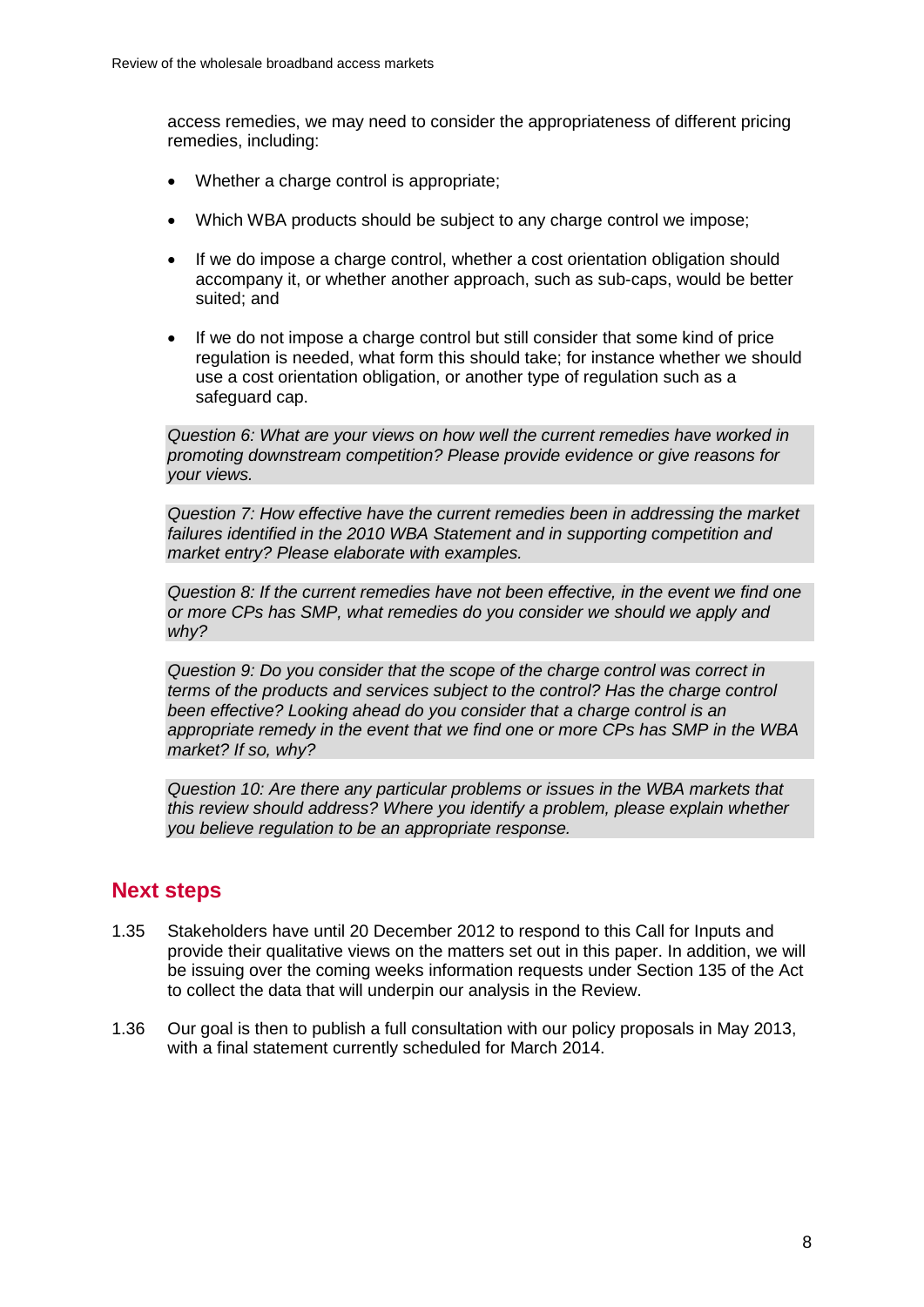# <span id="page-10-0"></span>**Responding to this Call for Inputs**

### **How to respond**

- A1.1 Ofcom invites written views and comments on the issues raised in this document, to be made **by 5pm on 20 December 2012**.
- A1.2 Ofcom strongly prefers to receive responses using the online web form at [http://stakeholders.ofcom.org.uk/consultations/review-wholesale](http://stakeholders.ofcom.org.uk/consultations/review-wholesale-broadband/howtorespond/)[broadband/howtorespond/,](http://stakeholders.ofcom.org.uk/consultations/review-wholesale-broadband/howtorespond/) as this helps us to process the responses quickly and efficiently. We would also be grateful if you could assist us by completing a response cover sheet (see Annex 3), to indicate whether or not there are confidentiality issues. This response coversheet is incorporated into the online web form questionnaire.
- A1.3 For larger consultation responses particularly those with supporting charts, tables or other data - please email [WBA2014@ofcom.org.uk](mailto:WBA2014@ofcom.org.uk) attaching your response in Microsoft Word format, together with a consultation response coversheet.
- A1.4 Responses may alternatively be posted or faxed to the address below, marked with the title of the consultation.

Steven Ball  $4<sup>th</sup>$  Floor Competition Group Riverside House 2A Southwark Bridge Road London SE1 9HA

Fax: 020 7981 3379

- A1.5 Note that we do not need a hard copy in addition to an electronic version. Ofcom will acknowledge receipt of responses if they are submitted using the online web form but not otherwise.
- A1.6 It would be helpful if your response could include direct answers to the questions asked in this document, which are listed together at Annex X. It would also help if you can explain why you hold your views and how Ofcom's proposals would impact on you.

# **Further information**

A1.7 If you want to discuss the issues and questions raised in this consultation, or need advice on the appropriate form of response, please contact Steven Ball on 020 7981 3379.

# **Confidentiality**

A1.8 We believe it is important for everyone interested in an issue to see the views expressed by consultation respondents. We will therefore usually publish all responses on our website, [www.ofcom.org.uk,](http://www.ofcom.org.uk/) ideally on receipt. If you think your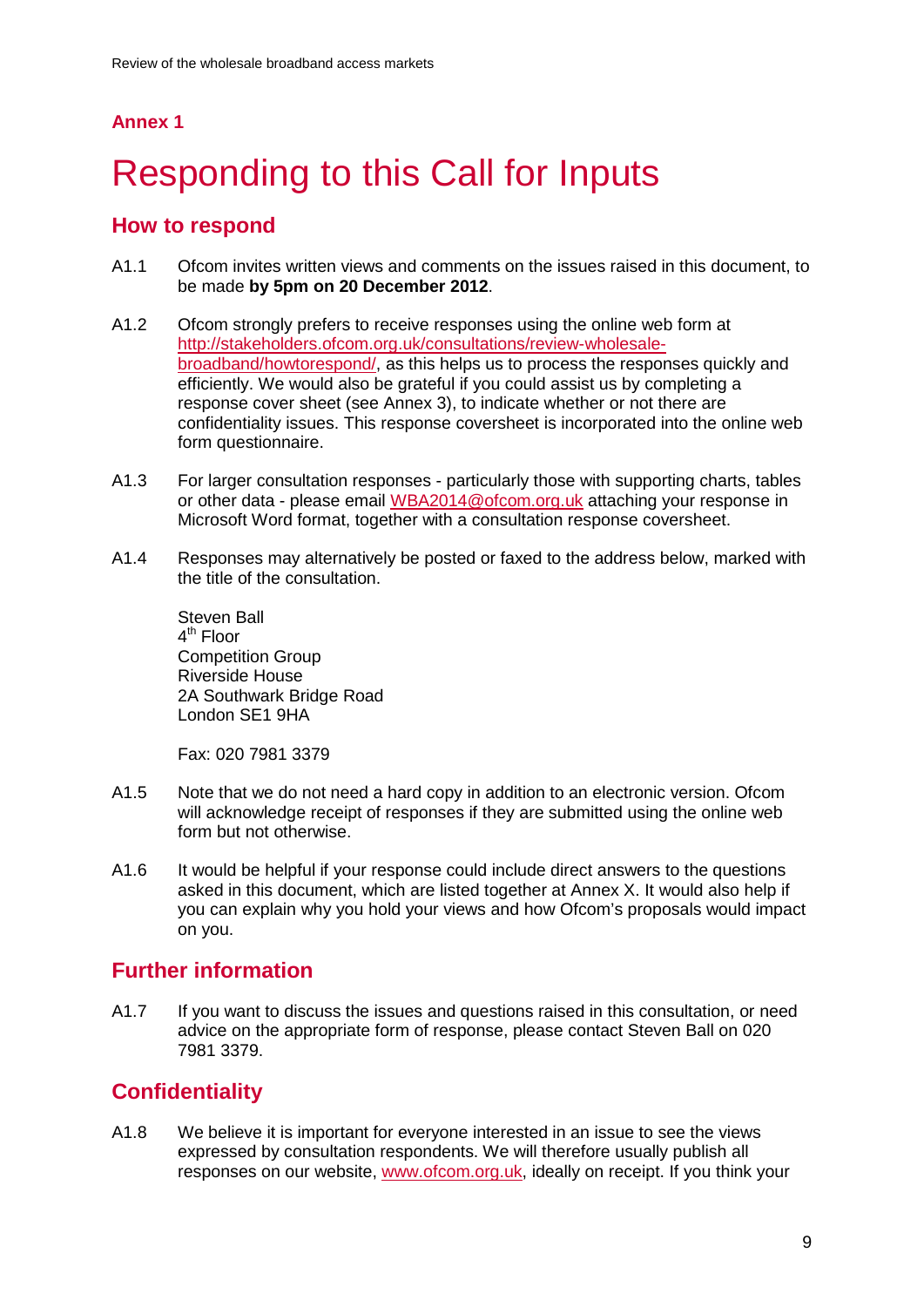response should be kept confidential, can you please specify what part or whether all of your response should be kept confidential, and specify why. Please also place such parts in a separate annex.

- A1.9 If someone asks us to keep part or all of a response confidential, we will treat this request seriously and will try to respect this. But sometimes we will need to publish all responses, including those that are marked as confidential, in order to meet legal obligations.
- A1.10 Please also note that copyright and all other intellectual property in responses will be assumed to be licensed to Ofcom to use. Ofcom's approach on intellectual property rights is explained further on its website at <http://www.ofcom.org.uk/about/accoun/disclaimer/>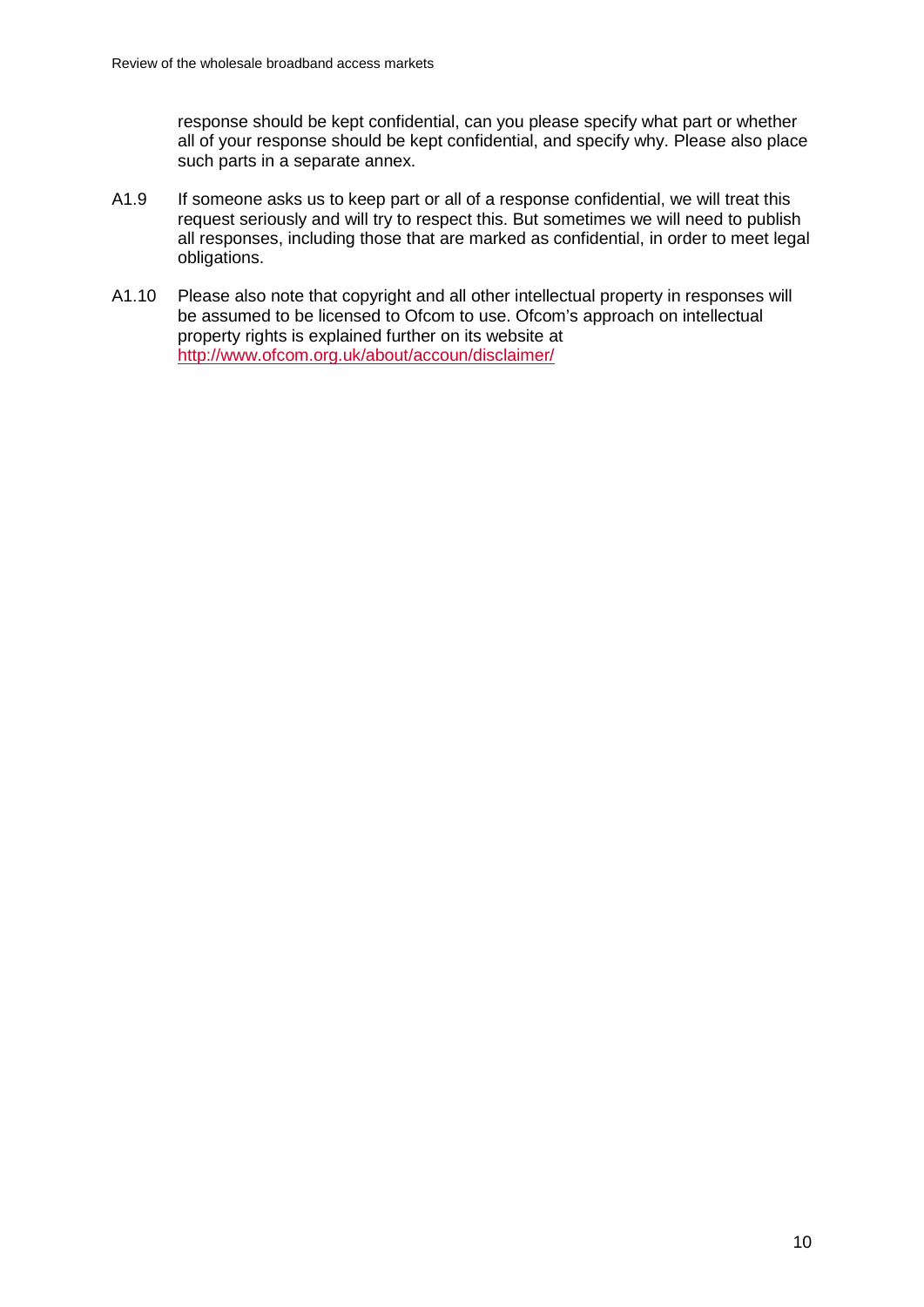# <span id="page-12-0"></span>**Ofcom's consultation principles**

A2.1 Ofcom has published the following seven principles that it will follow for each public written consultation:

### **Before the consultation**

A2.2 Where possible, we will hold informal talks with people and organisations before announcing a big consultation to find out whether we are thinking in the right direction. If we do not have enough time to do this, we will hold an open meeting to explain our proposals shortly after announcing the consultation.

### **During the consultation**

- A2.3 We will be clear about who we are consulting, why, on what questions and for how long.
- A2.4 We will make the consultation document as short and simple as possible with a summary of no more than two pages. We will try to make it as easy as possible to give us a written response. If the consultation is complicated, we may provide a shortened Plain English Guide for smaller organisations or individuals who would otherwise not be able to spare the time to share their views.
- A2.5 We will consult for up to ten weeks depending on the potential impact of our proposals.
- A2.6 A person within Ofcom will be in charge of making sure we follow our own guidelines and reach out to the largest number of people and organisations interested in the outcome of our decisions. Ofcom's 'Consultation Champion' will also be the main person to contact with views on the way we run our consultations.
- A2.7 If we are not able to follow one of these principles, we will explain why.

### **After the consultation**

A2.8 We think it is important for everyone interested in an issue to see the views of others during a consultation. We would usually publish all the responses we have received on our website. In our statement, we will give reasons for our decisions and will give an account of how the views of those concerned helped shape those decisions.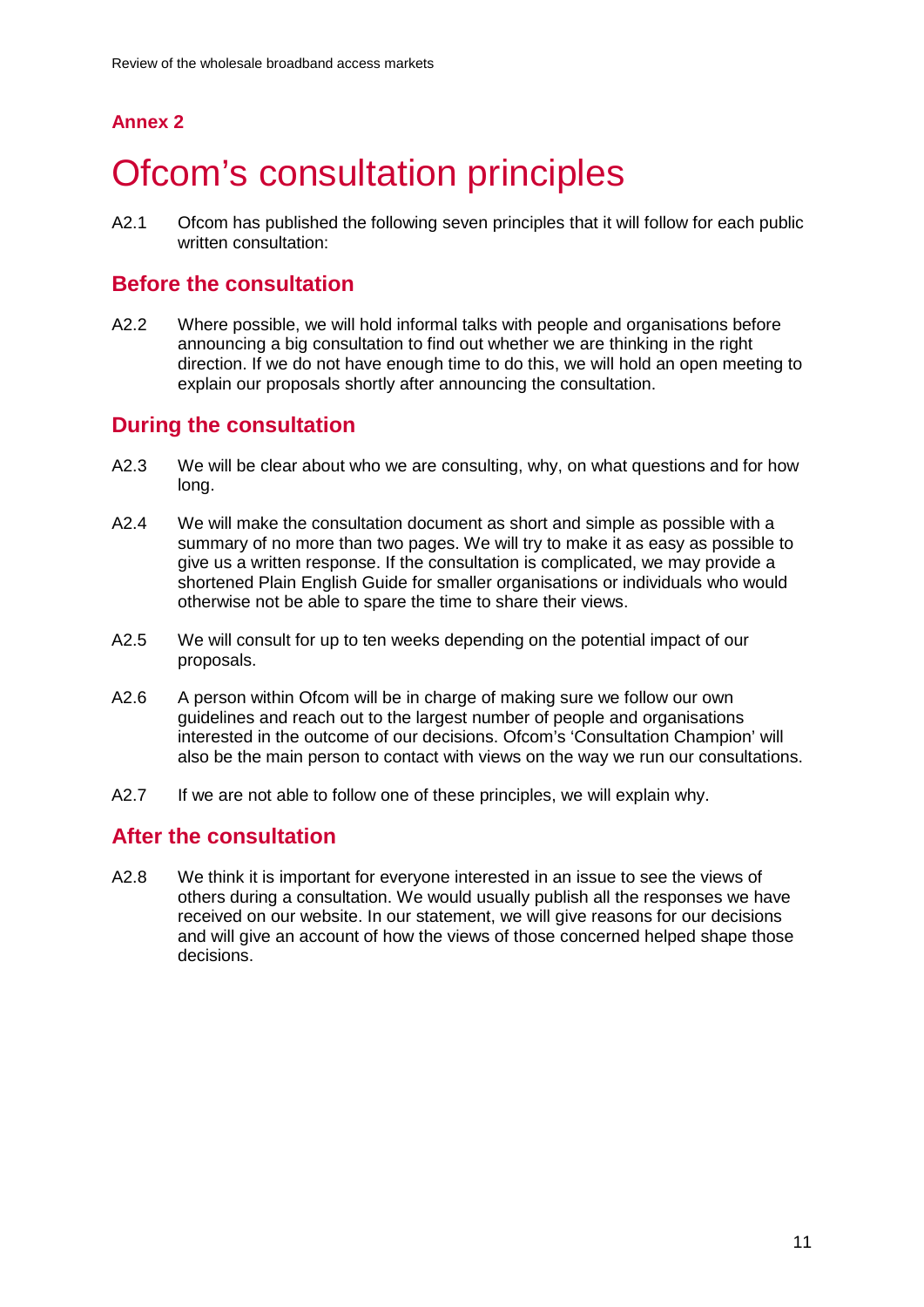# <span id="page-13-0"></span>3 Consultation response cover sheet

- A3.1 In the interests of transparency and good regulatory practice, we will publish all consultation responses in full on our website, [www.ofcom.org.uk.](http://www.ofcom.org.uk/)
- A3.2 We have produced a coversheet for responses (see below) and would be very grateful if you could send one with your response (this is incorporated into the online web form if you respond in this way). This will speed up our processing of responses, and help to maintain confidentiality where appropriate.
- A3.3 The quality of consultation can be enhanced by publishing responses before the consultation period closes. In particular, this can help those individuals and organisations with limited resources or familiarity with the issues to respond in a more informed way. Therefore Ofcom would encourage respondents to complete their coversheet in a way that allows Ofcom to publish their responses upon receipt, rather than waiting until the consultation period has ended.
- A3.4 We strongly prefer to receive responses via the online web form which incorporates the coversheet. If you are responding via email, post or fax you can download an electronic copy of this coversheet in Word or RTF format from the 'Consultations' section of our website at [www.ofcom.org.uk/consult/.](http://www.ofcom.org.uk/consult/)
- A3.5 Please put any parts of your response you consider should be kept confidential in a separate annex to your response and include your reasons why this part of your response should not be published. This can include information such as your personal background and experience. If you want your name, address, other contact details, or job title to remain confidential, please provide them in your cover sheet only, so that we don't have to edit your response.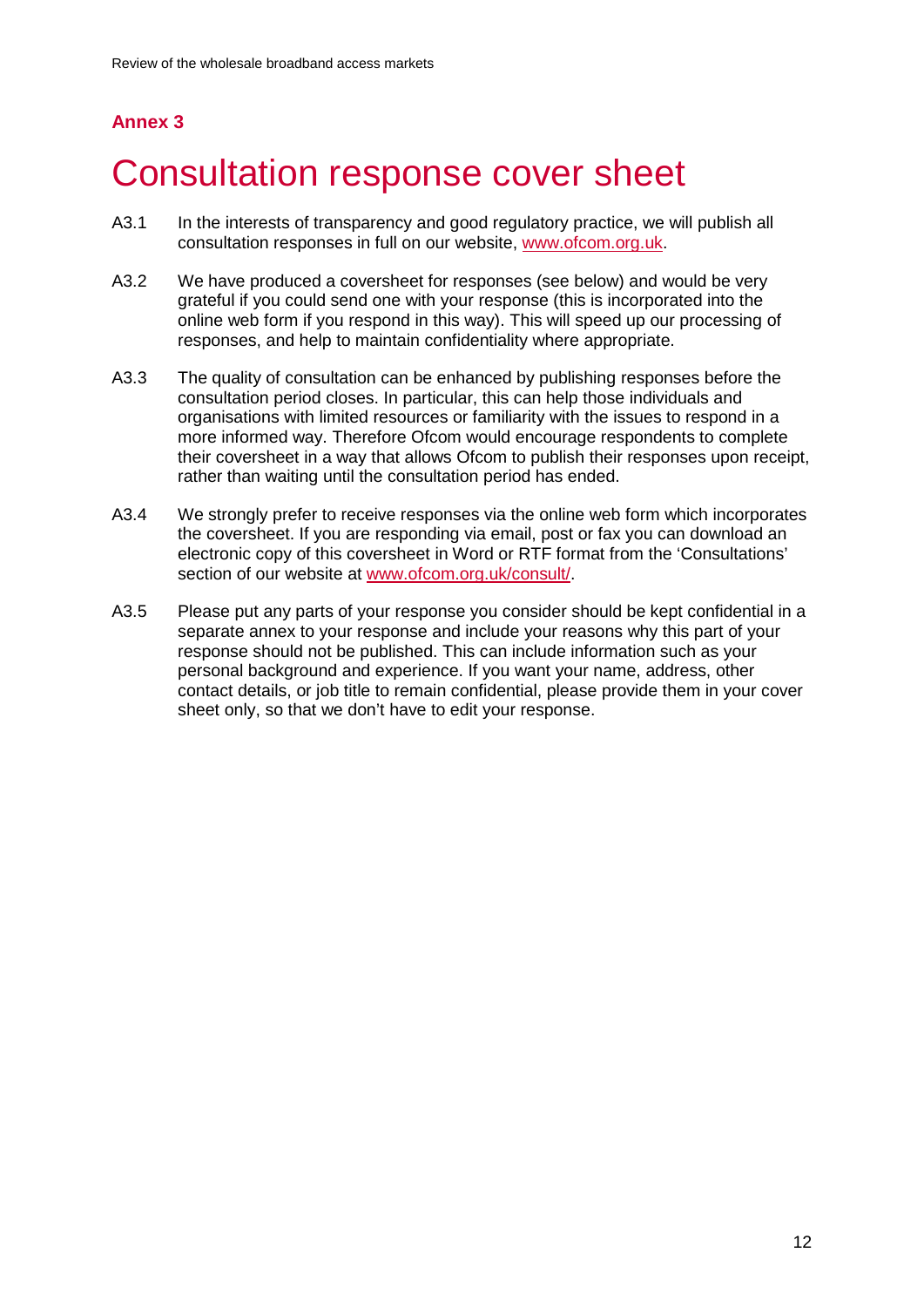# **Cover sheet for response to an Ofcom consultation**

| <b>BASIC DETAILS</b>                                                                                                                                                                                                                                                                                                                                                                                                                                                |  |  |  |
|---------------------------------------------------------------------------------------------------------------------------------------------------------------------------------------------------------------------------------------------------------------------------------------------------------------------------------------------------------------------------------------------------------------------------------------------------------------------|--|--|--|
| Consultation title:                                                                                                                                                                                                                                                                                                                                                                                                                                                 |  |  |  |
| To (Ofcom contact):                                                                                                                                                                                                                                                                                                                                                                                                                                                 |  |  |  |
| Name of respondent:                                                                                                                                                                                                                                                                                                                                                                                                                                                 |  |  |  |
| Representing (self or organisation/s):                                                                                                                                                                                                                                                                                                                                                                                                                              |  |  |  |
| Address (if not received by email):                                                                                                                                                                                                                                                                                                                                                                                                                                 |  |  |  |
| <b>CONFIDENTIALITY</b>                                                                                                                                                                                                                                                                                                                                                                                                                                              |  |  |  |
| Please tick below what part of your response you consider is confidential, giving your<br>reasons why                                                                                                                                                                                                                                                                                                                                                               |  |  |  |
| Nothing<br>Name/contact details/job title                                                                                                                                                                                                                                                                                                                                                                                                                           |  |  |  |
| Organisation<br>Whole response                                                                                                                                                                                                                                                                                                                                                                                                                                      |  |  |  |
| Part of the response<br>If there is no separate annex, which parts?                                                                                                                                                                                                                                                                                                                                                                                                 |  |  |  |
| If you want part of your response, your name or your organisation not to be published, can<br>Ofcom still publish a reference to the contents of your response (including, for any<br>confidential parts, a general summary that does not disclose the specific information or<br>enable you to be identified)?                                                                                                                                                     |  |  |  |
| <b>DECLARATION</b>                                                                                                                                                                                                                                                                                                                                                                                                                                                  |  |  |  |
| I confirm that the correspondence supplied with this cover sheet is a formal consultation<br>response that Ofcom can publish. However, in supplying this response, I understand that<br>Ofcom may need to publish all responses, including those which are marked as confidential,<br>in order to meet legal obligations. If I have sent my response by email, Ofcom can disregard<br>any standard e-mail text about not disclosing email contents and attachments. |  |  |  |
| Ofcom seeks to publish responses on receipt. If your response is<br>non-confidential (in whole or in part), and you would prefer us to<br>publish your response only once the consultation has ended, please tick here.                                                                                                                                                                                                                                             |  |  |  |
| Signed (if hard copy)<br>Name                                                                                                                                                                                                                                                                                                                                                                                                                                       |  |  |  |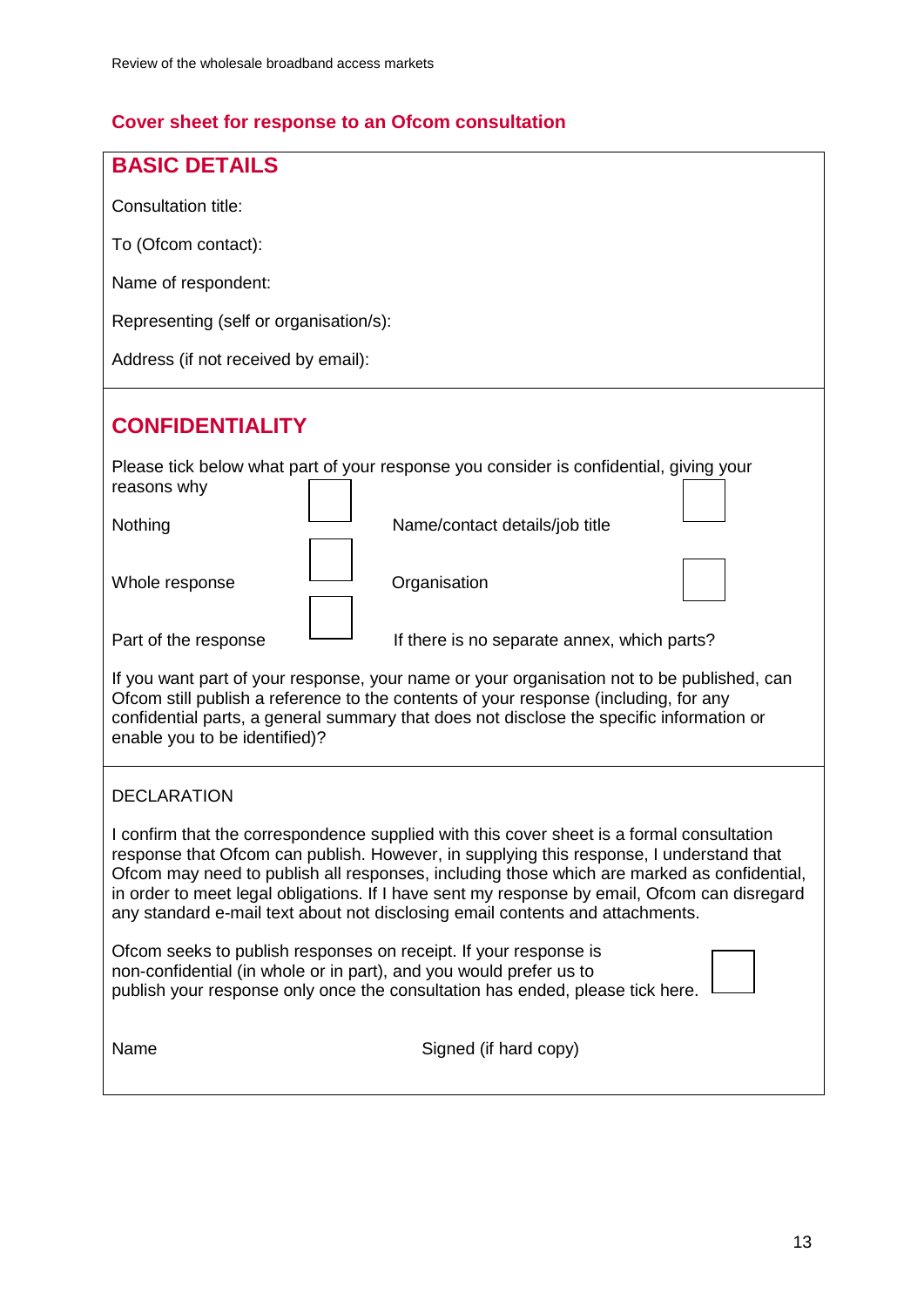# <span id="page-15-0"></span>**Consultation questions**

A4.1 In this Call for Inputs, we have identified the following key questions we would like stakeholders to consider:

*Question 1: In light of our proposed approach for this review, have there been any changes since the last market review, or do you see any developments over the period of this review, which affect whether the WBA product market definition used in the last market review is still appropriate? If so, please give reasons.*

*Question 2: In our 2010 WBA Statement, we defined geographic markets by grouping together local exchanges with sufficiently homogenous competitive conditions, primarily by reference to the number of POs present or forecast to be present in the exchanges. Do you agree that we should follow the same approach in this Review?* 

*Question 3: In the last WBA market review we identified four geographic markets in the UK. Is it still appropriate to identify four geographic markets using the same criteria as in the last market review? Or have there been changes since the last market review, or are any developments foreseen over the period of the next market review, that mean the number of geographic markets or the criteria used to distinguish the geographic markets may have changed? If so, please give reasons for your views.*

*Question 4: What is the most appropriate way to capture changes in competition that may arise from future roll-out by POs? If we continue to use forecast roll-out plans provided by POs, how should we take account of the possibility that such plans may change in the future?* 

*Question 5: Have there been any changes since the last market review that would impact our SMP assessment in the WBA markets identified in this Review? If so, please give reasons for your views.*

*Question 6: What are your views on how well the current remedies have worked in promoting downstream competition? Please provide evidence or give reasons for your views.*

*Question 7: How effective have the current remedies been in addressing the market failures identified in the 2010 WBA Statement and in supporting competition and market entry? Please elaborate with examples.*

*Question 8: If the current remedies have not been effective, in the event we find one or more CPs has SMP, what remedies do you consider we should we apply and why?*

*Question 9: Do you consider that the scope of the charge control was correct in terms of the products and services subject to the control? Has the charge control been effective? Looking ahead do you consider that a charge control is an appropriate remedy in the event that we find one or more CPs has SMP in the WBA market? If so, why?*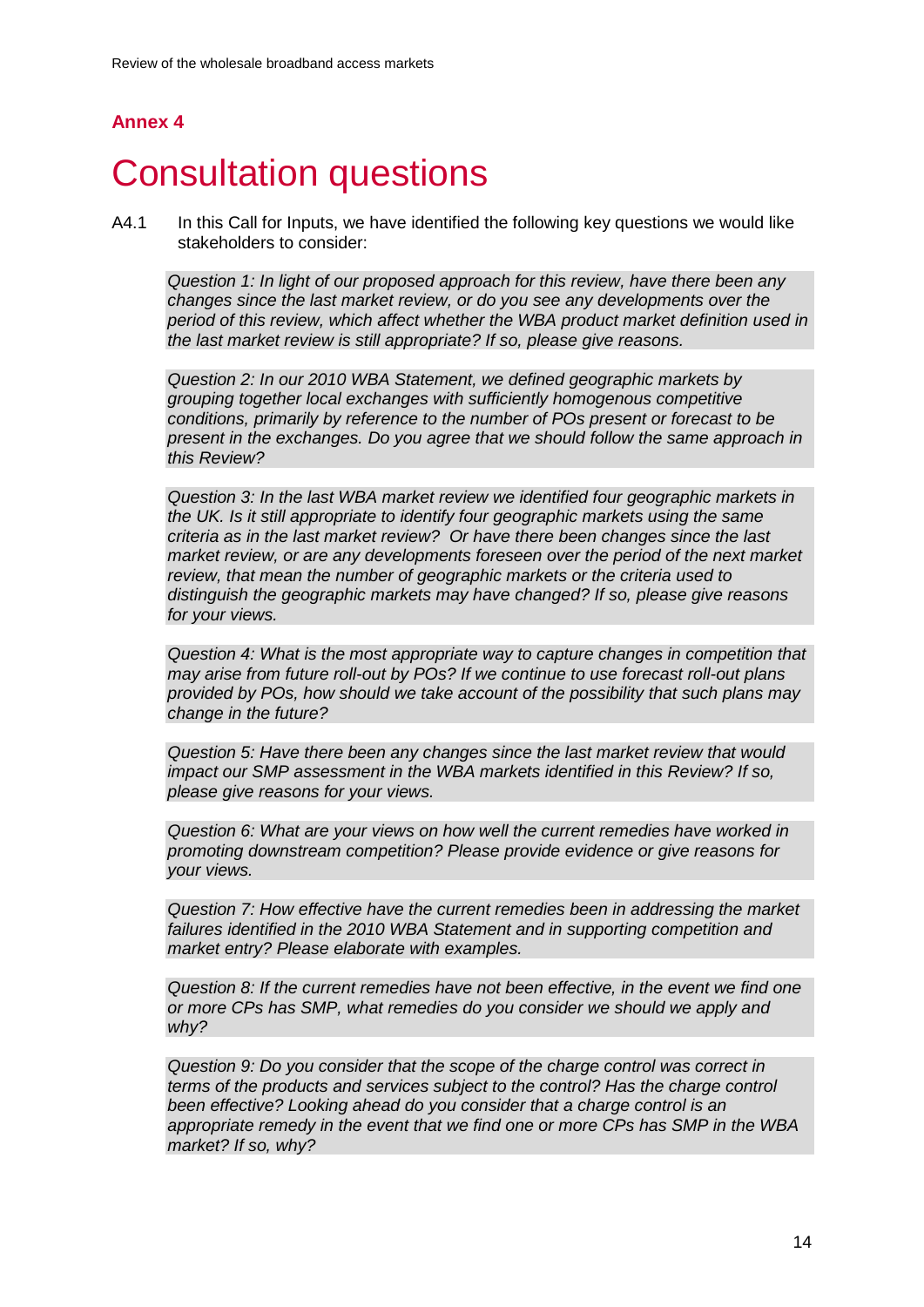*Question 10: Are there any particular problems or issues in the WBA markets that this review should address? Where you identify a problem, please explain whether you believe regulation to be an appropriate response.*